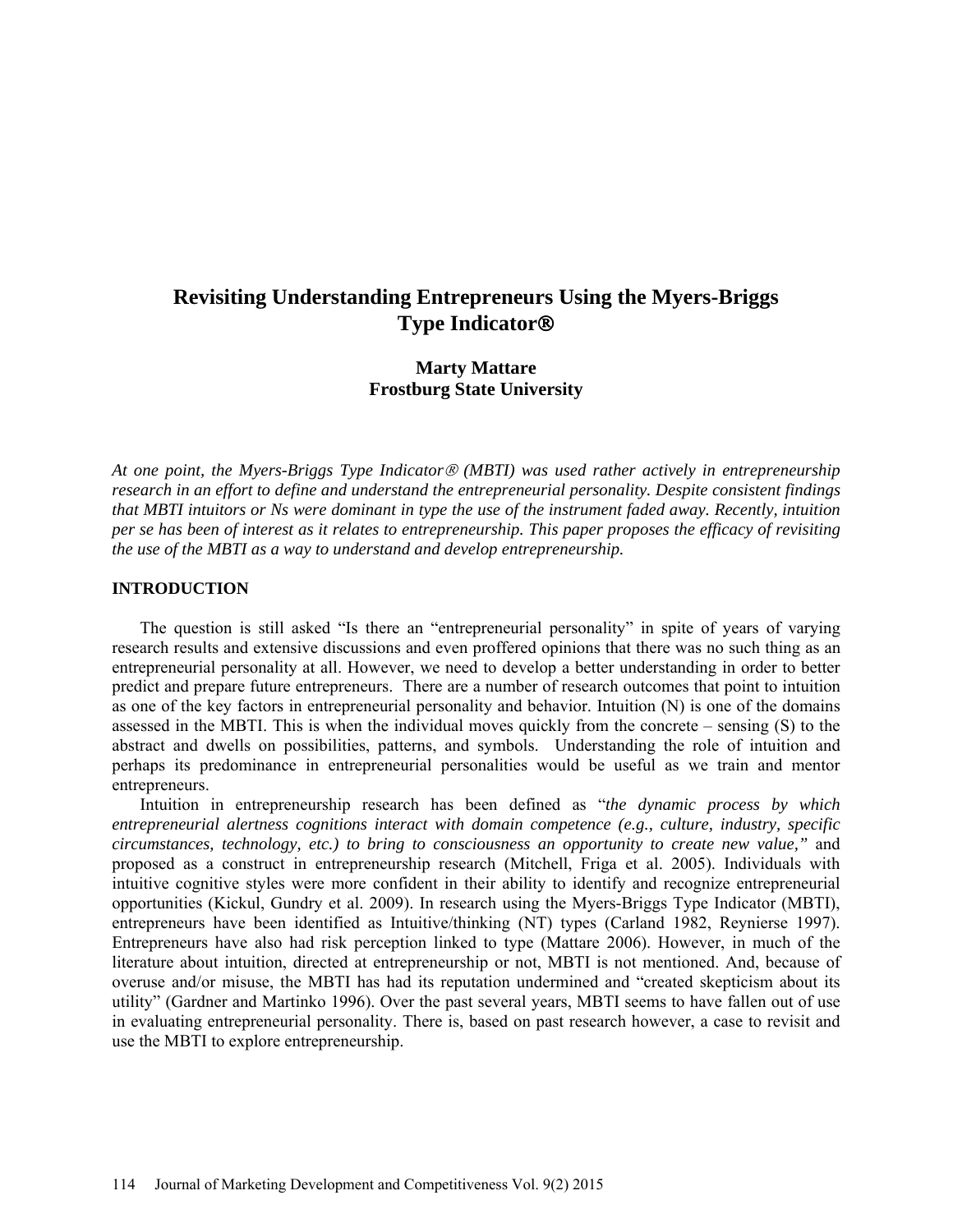#### **THE MBTI AND ENTREPRENEURSHIP**

The MBTI was developed by Katherine Briggs and Isabel Myers in response to Carl Jung's theory of personality. Jung's types: Extrovert vs. Introvert; Sensor vs. Intuitor; and Thinker vs. Feeler, were further developed by Isabel Briggs Myers and her mother, Katherine Cook Briggs. After years of research and testing, the resulting instrument -- the MBTI -- differentiates sixteen different types or preferences (Kroeger 1992). The MBTI is the most commonly used personality assessment being used today. It is considered a valid and reliable instrument and has been used extensively in research (Carlson, 1985; Honaker, 2003; Myers, McCaulley et al. 1998).

The MBTI sorts preferences into sixteen different types, constructed from eight functions: Extraversion vs. Introversion; Sensing vs. Intuiting; Thinking vs. Feeling; and Judging vs. Perceiving. These types represent dimensions that are unique areas of differentiation on a continuous scale (Myers, McCaulley et al. 1998). The dimensions are:

*Extraversion vs. Introversion (E vs. I) or* the source of energy of the individual; An Extraverted person finds energy and vitalization from exterior sources; other people and social occasions. The Introverted individual finds energy from within.

*Sensing vs. Intuition* (S vs. N) differentiates the process by which an individual utilizes their senses and perceives information. The S preference tends to deal with what may be perceived with the senses; the concrete, realistic, and practical. The N, however, although starting with the concrete, quickly moves to the abstract and dwells on possibilities, patterns, and symbols.

*Thinking vs. Feeling (T vs. F)* The T preference is associated with the analytical, logical, and skeptical approach rather than the F's subjective assessments and people issues.

*Judging vs. Perceiving* (J vs. P) Js arrive at conclusions and make decisions quickly. Ps are more inclined to keep their options open to the very last minute. Ps tend *to be more comfortable in the midst of a lot of change or rapid change.*

The MBTI Type Table is as follows:

| <b>ISTJ</b> | <b>IFTJ</b> | <b>INFJ</b> | <b>INTJ</b> |
|-------------|-------------|-------------|-------------|
| <b>ISTP</b> | <b>ISFP</b> | <b>INFP</b> | <b>INTP</b> |
| <b>ESTP</b> | <b>ESFP</b> | <b>ENFP</b> | <b>ENTP</b> |
| <b>ESTJ</b> | <b>EFTJ</b> | <b>ENFJ</b> | <b>ENTJ</b> |

### **TABLE 1 MBTI FUNCTION TYPES**

The sixteen MBTI types are often sorted into four functional pairs or types: SJ, SP, NF, and NT.

A moderate number of research studies have used the MBTI to look at entrepreneurial characteristics. Caird reviewed research about psychological and personality testing of entrepreneurs. Of particular interest is her discussion of studies conducted with the MBTI®. The MBTI® was used in a study by Hoy and Carland in 1983 to differentiate entrepreneurs from managers. They found that "entrepreneurs were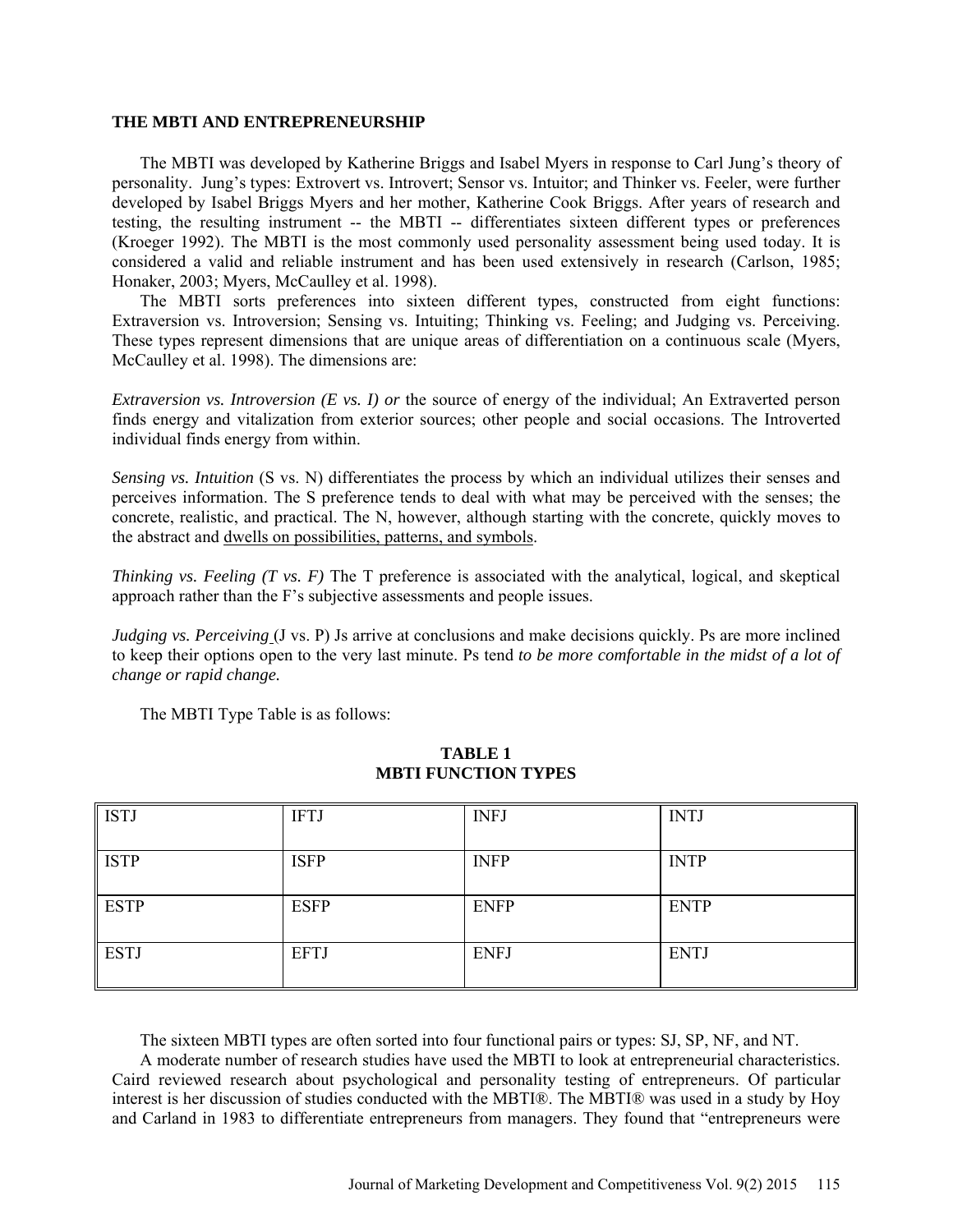more intuitive, thinking, and perceptive than managers" (Caird 1993). No significant difference was found on the extraversion-introversion measures.

Other research with entrepreneurship that used the MBTI found that successful entrepreneurs were more intuitive than their non-entrepreneur counterparts and that the MBTI was an effective discriminator of entrepreneurs who were more likely to be intuitive-thinking-perceptive types dominating (Carland 1982, Allinson, Chell et al. 2000, Chell 2008). In fact, in Carland et al's study, the question was posed, "Can intuition be the key to understanding entrepreneurial vision?" (Carland, Carland et al. 1997). In their view, the intuitive entrepreneur was more able to carry an abstract vision for something not yet there or not yet created. Hoy and Vaught (1981) found that 61% of the entrepreneurs in their study of problemsolving skills were intuitive types. (Allinson, Chell et al. 2000) found that successful entrepreneurs were more intuitive in their cognitive style than the general population of managers.

Heffner, Hunt, and Robinson conducted a study that looked at four possible scales that, together or separately, might predict entrepreneurship: the Entrepreneurial Quotient, developed by an insurance company for agent hiring/screening purposes; the Entrepreneurial Attitude Orientation, developed for entrepreneurial research; the MBTI, previously mentioned; and the Herrmann Brain Dominance Instrument, developed to categorize left brain/right brain dominance. The Entrepreneurial Quotient was the best indicator; the Entrepreneurial Attitude Orientation was second best; and the MBTI was third. The combination of the three instruments was the "best overall indicator" (Huefner, Hunt et al. 1996).

Mattare (2006) looked at the relationship of MBTI to entrepreneurial strategies, using MBTI, the Miles and Snow strategy typology, and narrated drawings to evaluate how entrepreneurs viewed strategies in terms of innovation and risk. In this study, 80% of the participants turned out to be Ns. When participants are asked to relate experiences via a drawing of peaks and valleys of those experiences, riskand innovation-oriented strategies were different for Ss and Ns. The Ss see more peaks and valleys in their experiences and visualized those peak experiences as times that risk-oriented strategies were in play. On the other hand, the MBTI N saw less peaks and valleys in their timeline of entrepreneurial experiences, but visualized innovation-oriented strategies in play at the peak.

Throughout the research in entrepreneurship using MBTI, intuition has consistently been shown to be present and prevalent in some way or another.

More recently, the use of MBTI as a tool used to understand entrepreneurship has decreased and few follow up studies have been conducted on those prior research projects of great promise, although intuition as a key factor in entrepreneurial research still seems of interest.

### **THE MBTI AS A TOOL FOR ENTREPRENEURIAL EDUCATION, LEADERSHIP, AND ORGANIZATION MANAGEMENT**

The MBTI has been used as a tool to understand many aspects of human behavior in terms of performance in educational settings, team building, leadership, and organizational behavior and management. In educational settings, we know that "sensing and intuition play a key role in learning" (Lawrence, 1997). Lawrence (1997) finds that sensors do their best work with organized, paced, concrete, hands-on learning opportunities while intuitors need to find their own way through assignments that are less structured with leave opportunities for discovery, self-instruction, complexities, and multiple possible outcomes. Use of the MBTI as a tool in the entrepreneurial classroom would allow the student to fully understand and capitalize on their learning styles.

Leadership development has long used the MBTI as a development tool. There is great power for executives or others in leadership positions to understand type; theirs and others. In Pearman's book, *Enhancing Leadership Effectiveness through Psychological Type* (Pearman, 1999), he makes the argument that understanding psychological type "enables … to identify basic interpersonal qualities and allows a fluid use of mental functions." Type lets us see the patterns in perceiving and making decisions. It also provides a model for explaining "habits of mind" each person may use to utilize perceiving and judging functions. Leadership is critical to the entrepreneur who must inspire and persuade others as a key activity.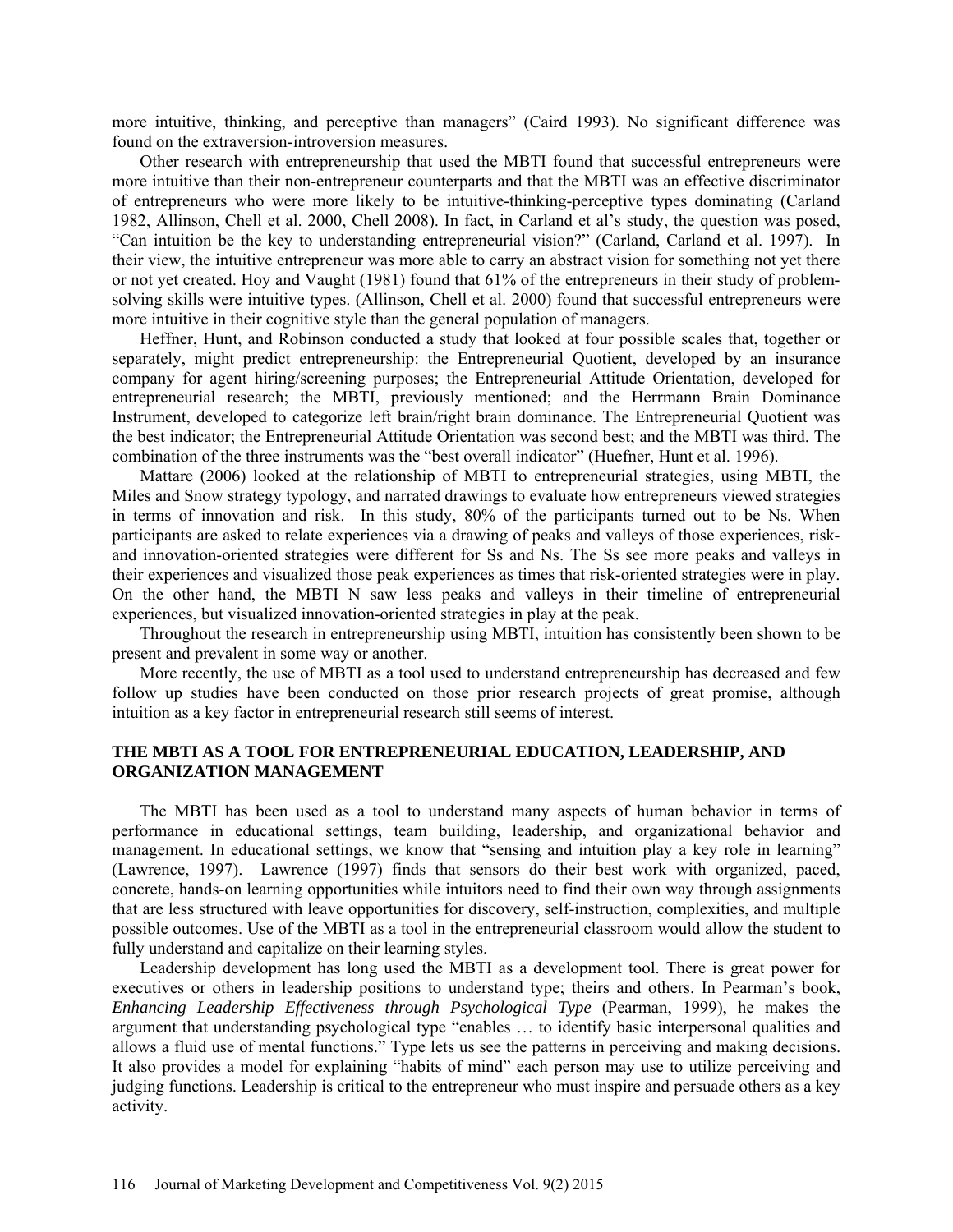In the organization, type again is a powerful tool in understanding the drivers and motivations of others. The organization may utilize their human resources and leverage strengths, improve teamwork, accommodate differences in leadership styles, resolve conflict, coach, design training programs, and, overall, significantly improve organizational performance (Hirsh & Kummerow, 1998).

### **RESEARCH MOVING FORWARD**

In terms of the N attitude, studies that found evidence of intuitors as a key part of entrepreneurial activities would include: Allinson et al. (2000), Carland (1982), Hoy and Vaught (1981), Reyneirse (1997a, b, c), and Roberts (1988), and Spencer (1996) who found in their research that entrepreneurs tend to be Ns. Allinson et al. (2000), Carland (1982), and Spencer (1996) found their Ns to also be TPs and Carland (1982) thought that intuition might be the key to understanding entrepreneurial vision. Hoy and Vaught (1981) and Spencer (1996) found up to 61% of participants in their research were intuitives and Mattare (2006) found 80% of participants were Ns. Although the sample was small, it must be noted that many were NFs which is much higher than other studies have found.

Moving forward, I would propose a larger mixed methods study of practicing entrepreneurs that would combine the use of MBTI to determine type coupled with a qualitative study that explores the role of intuition in the entrepreneurial process through interviews and drawings representing intuitive experiences.

The methodological approach that could be taken in this proposed study would be to conduct a series or set of individual case studies using intuitive experiences as the focal point of the cases. According to Robson in *Real World Research*, case studies may be "virtually anything," but where there is a set of case studies, the focus is on a small number of individuals "with some features in common" (Robson, 2002; Yin, 2003). As defined by Robert Yin (1981; 1994 in Robson, 2002): a case study is a strategy for doing research which involves an empirical investigation of a particular contemporary phenomenon within its real life context using multiple sources of evidence (Robson, 2002 p. 178). Yin (2003) defined case further as follows: A case study is an empirical inquiry that investigates a contemporary phenomenon within its real life context, especially when the boundaries between phenomenon and context are not clearly evident (Yin, 2003). These conditions would be evident in this study. Using this definition as a guide, the phenomena of intuition, as it relates to MBTI would be empirically investigated and will use a pre-existing test, interviews, and drawings as sources of evidence.



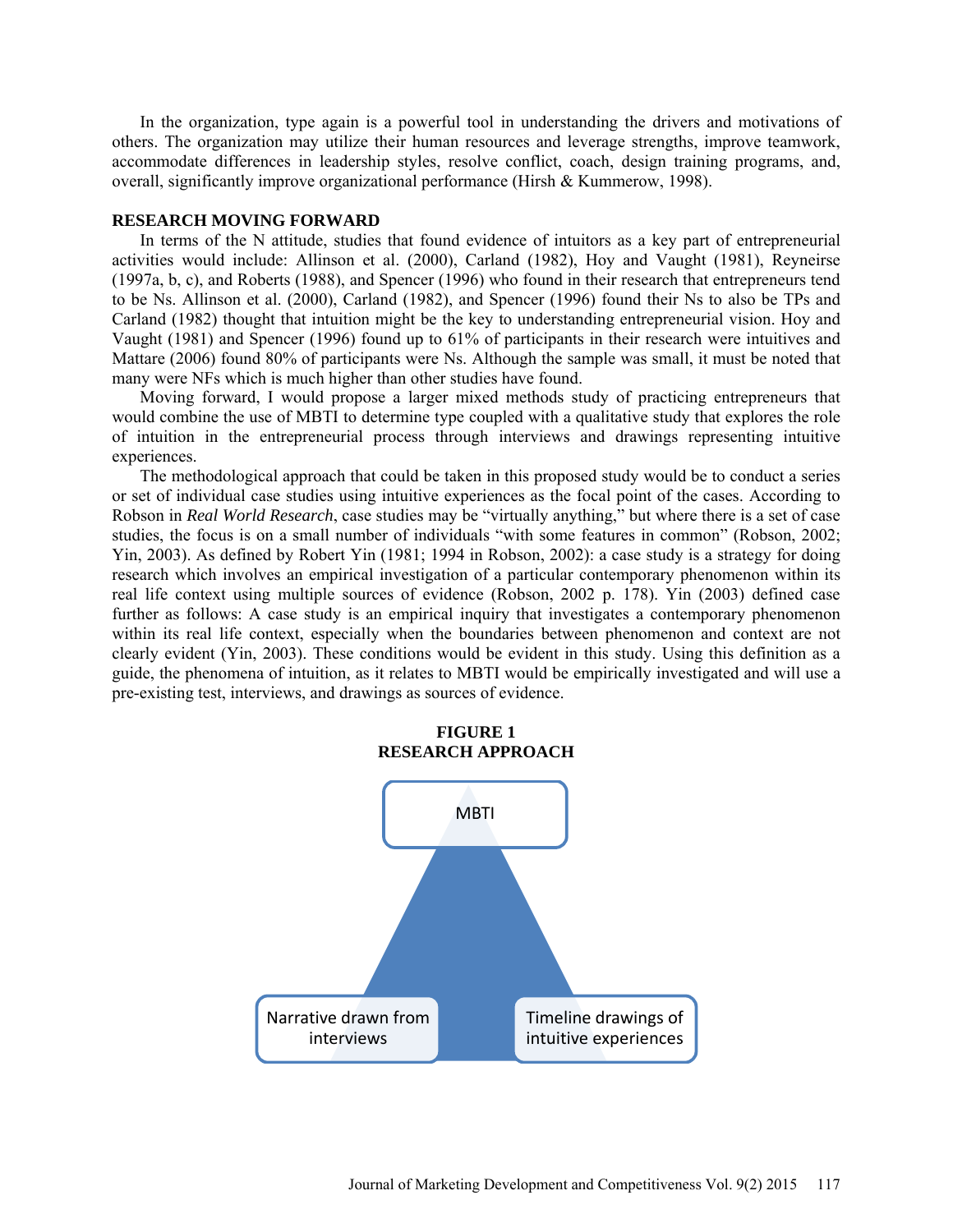#### **CONCLUSION**

The MBTI is a valid instrument used worldwide and, in the hands of qualified administrators, yields valid and supportable results. Based on findings from a number of studies over the years, there is strong evidence that intuition plays a key role in the entrepreneurial process. The MBTI can be a useful tool in further researching this. It can also be a tool in evaluating and mentoring young entrepreneurs as a process of self-discovery and self- knowledge. It may be possible to actually illuminate entrepreneurial tendencies early on and assist in developing strengths and shoring up weaknesses for the future entrepreneur. And, certainly, understanding MBTI type empowers the leader to more effectively manage the organization.

### **REFERENCES**

- Allinson, C. W., et al. (2000). "Intuition and entpreneurial behaviour." *European Journal of Work and Organizational Psychology* 9(1): 31-43.
- Caird, S. P. (1993). "What do psychological tests suggest about entrepreneurs?" *Journal of Managerial Psychology* 8(6): 11.
- Carland, J. W. (1982). Entrepreneurship in a small business setting: An exploratory study, University of Georgia.
- Carland, J. W., et al. (1997). "Nurturing entrepreneurship: Reconsideration for competitive strategy." *Advances in Competitive Research* 5(1): 85.
- Carlson, J. G. (1985). Recent assessment of the Myers-Briggs Type Indicator. *Journal of Personality Assessment, 49*(4), 356-465.
- Chell, E. (2008). *The entrepreneurial personality: A social construction*. 27 Church Road, East Sussex, Britain, Routledge.
- Driessen, M. P., & Zwart, P. S. (2007). The entrepreneur scan measuring characteristics and traits of entrepreneurs. *Available from Internet:< http://www. necarbo. eu/files/E-scan% 20MAB% 20Article. pdf*.
- Gardner, W. L. and M. J. Martinko (1996). "Using the Myers-Briggs type indicator to study managers: a literature review and research agenda." *Journal of Management* 22: 45-83.
- Hirsh, S. K., & Kummerow, J. M. (1998). *Introduction to type in organizations*. Mountain View, California: CPP, Inc.
- Honaker, S. L. (2003). *True colors: New implications from convergent validity research with the Myers-Briggs Type Indicator*. Paper presented at the National Career Development Conference, Westminster, CO.
- Huefner, J. C., et al. (1996). "A comparison of four scales predicting entrepreneurship." *Academy of Entrepreneurship* 1(2): 56-80.
- Kickul, J., et al. (2009). "Intuition versus analysis? Testing differential models of cognitive sytle on entrprenuerial self-efficacy and the new venture creation process." *Entrepreneurial Theory and Practice* 33(2): 439-453.
- Kroeger, O. (1992). *Type talk at work*. New York, NY, Dell Publishing, a division of Random House, Inc.
- La Pira, Frank. "Entrepreneurial intuition, an empirical approach." *Entrepreneurship College of Business San Francisco State University* (2010).
- Lawrence, G. (1997). *Looking at type and learning styles: using psychological type to make learning personally effective*. Gainesville, FL: Center for Application of Psychological Type, Inc.
- Mattare, M. (2006). Entrepreneurial strategies: The relationship to MBTI and self-efficacy. Santa Barbara, CA, The Fielding Graduate University.
- Mitchell, J. R., et al. (2005). "Untangling the intuition mess: intuition as a construct in entrepreneurship research." *Entrepreneurial Theory and Practice* 29(6): 653-679.
- Myers, et al. (1998). *MBTI manual: A guide to the development and use of the Myers-Briggs Type Indicator*. Palo Alto, CA, Consulting Psychologists Press, Inc.
- Pearman, R. (1999). *Enhancing leadership effectiveness through psychological type*. Gainesville, FL: CAPT.